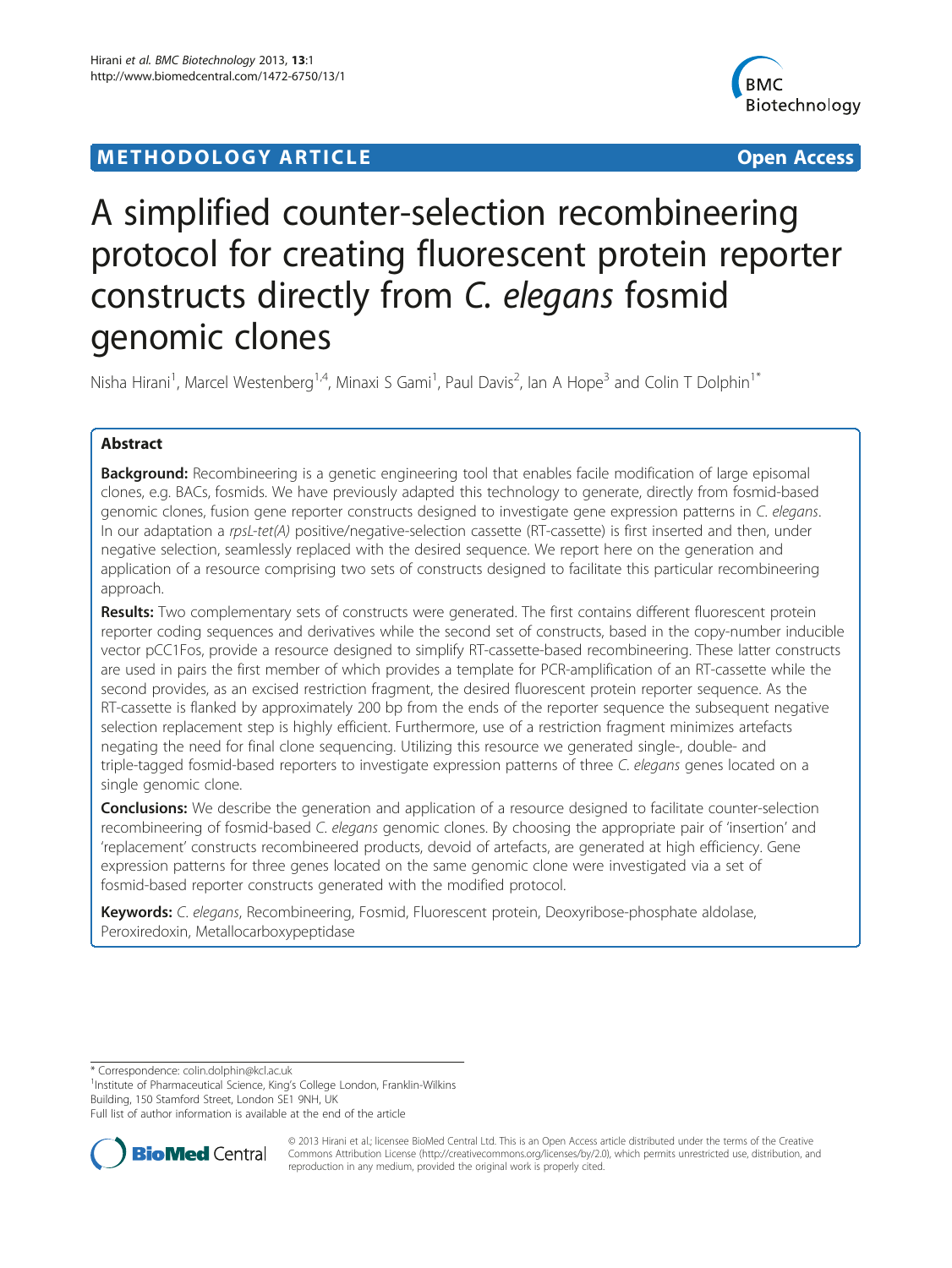### Background

Since its introduction as a model metazoan animal [\[1](#page-11-0)] the experimental convenience, simple anatomy, which includes most differentiated tissues including a nervous system, and, in particular, genetic tractability has made the nematode Caenorhabditis elegans a popular research platform for many biologists and geneticists [[2](#page-11-0)]. Sequence analysis of the *C. elegans* genome, completed in 1998 [[3](#page-11-0)], has revealed the presence of approximately twenty thousand protein-coding genes. Although many of these have human homologues many are yet to have a function assigned. A number of complementary methodological approaches are available to functionally analyze C. elegans genes amongst which the determination of the spatialtemporal pattern of gene expression is particularly informative. While such patterns can be investigated at the level of transcription or translation, via approaches such as, respectively, in situ hybridization or immunohistochemistry, it is more common to employ reporter technology and analyze, in transgenic animals, the expression pattern of the surrogate reporter.

In its simplest guise, reporter technology involves cloning either the known promoter region or, if this sequence has not been precisely defined, as is often the case, then all or part of the  $5'$  intergenic sequence upstream of a reporter gene, such as  $gfp$ , in an appropriate base plasmid (e.g. reference [[4\]](#page-11-0)) to generate a so-called transcriptional reporter. Because the cloned sequence may not contain all necessary regulatory elements resulting expression patterns should be interpreted cautiously as they may not fully reflect that of the gene under study. If, on the other hand, a more complex translational reporter, in which the reporter is fused in-frame to the protein-coding sequence of the gene of interest, is constructed then, in addition to deriving information about promoter activity, potentially other related aspects of gene expression, such as the sub-cellular localization of the corresponding gene product, can also be derived. In order to include distantly located regulatory elements, and thus generate a construct more likely to recapitulate the expression pattern of the endogenous gene, such a reporter would, ideally, contain not only the genomic locus under study but also significant stretches of the 5' and 3' flanking sequence. Because C. elegans genes are relatively compact (5 kb on average [\[3](#page-11-0)]) and the fosmidbased genomic clone insert is typically 35–40 kb, a translational reporter based upon such a fosmid would, when the locus under study is located within the central region of the insert, provide that broad genomic DNA environment. Fosmid-based C. elegans genomic clones are thus ideal foundations for translational reporter construction [\[5](#page-11-0)].

To facilitate the generation of such reporter constructs from C. elegans fosmid clones we [\[5,6](#page-11-0)], and others [[7-9](#page-11-0)], have developed tools and techniques designed to leverage the power of recombineering. Recombineering is a homologous recombination (HR)-based genetic engineering system mediated by transient expression of  $\lambda$ -encoded recombinases within an E. coli host (reviewed in [[10](#page-11-0)]). We reported previously [[5\]](#page-11-0) on the use of a  $rpsL-tet(A)$  positive/negative-selection cassette (RT-cassette) [\[11\]](#page-11-0) in a two-step counter-selection recombineering approach that enables the seamless creation of fosmid-based reporters devoid of undesired, extraneous sequence changes. Although some groups [\[8,9\]](#page-11-0) have reported poor recombineering efficiencies using the RT-cassette as a selectable marker others [[12,13](#page-11-0)] have, like us, employed it successfully to generate highly informative reporter fusions.

Although the various strategies and associated resources provide C. elegans researchers with a range of powerful recombineering tools the methodology is perhaps not as commonly practiced as it might be. To both further encourage its uptake and to facilitate an ongoing project designed to interrogate putative internal promoter elements within operons we generated two sets of constructs designed to provide tools to simplify the RT-cassette-based counter-selection recombineering approach employed in our laboratories. The first set contained coding sequences (CDSs) encoding potentially useful fluorescent protein (FP) reporters intended to expand the FP palette currently in common use by C. elegans researchers. In order to maximise the utility of the final resource, N- and C-terminal TAP- (tandem affinity purification) tag [\[14,15](#page-11-0)] sequences were also included. The FP-encoding sequences were both extracted from the previously described vectors pPD136.61, pPD136.64 [\[4](#page-11-0)] and pAA64 [[16\]](#page-11-0) that encode, respectively, CFP, YFP and the red-shifted mCherry [[17](#page-11-0)], and synthesized *de novo* to encode the less frequently used mCerulean [\[18\]](#page-11-0), mTFP1 (Teal FP) [[19\]](#page-11-0) and mCitrine [[20\]](#page-11-0). A set of these inserts was subsequently introduced into the single-copy fosmid vector pCC1Fos generating the second set of constructs that provide the tools to faciliate RT-cassette-based recombineering. The resulting method requires only a single PCR, to generate the initial RT-cassette, and generates final products of high fidelity. We report here on the generation of these constructs and illustrate their utility by building reporter fusion constructs designed to examine the expression patterns of three C. elegans genes. These genes were all located on a single fosmid and a series of reporter constructs were built, via iterative rounds of counter-selection recombineering, in which one, two or all three genes were tagged with a different FP reporter. Fluorescence microscopy of lines transgenic for a subset of these constructs revealed expression patterns that either confirmed those previously reported or, in the case of one gene, indicated an unexpected aggregation of the fusion gene product.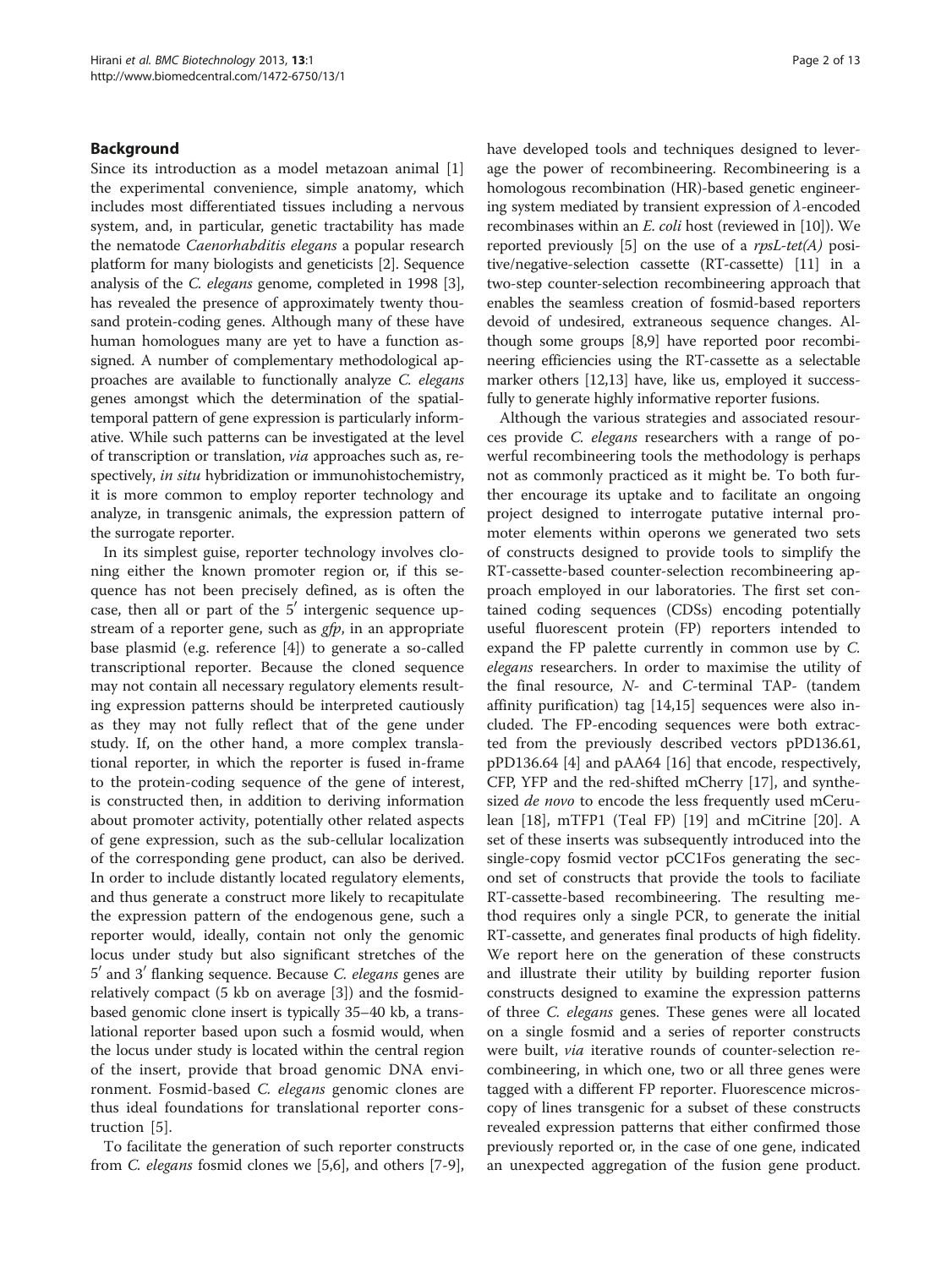<span id="page-2-0"></span>Unexpectedly, and somewhat disappointingly, mCerulean, mCitrine and mCherry, each encoded by a codonoptimized CDS, exhibited either rather fast bleaching or were not as bright as had been envisaged particularly when expressed as fusion proteins. As these characteristics make their corresponding constructs less useful than hoped only those constructs that provided useful recombineering tools are being made available *via* the plasmid depository Addgene. By selecting constructs from this resource appropriate to their aims C. elegans researchers will be able to recombineer fosmid-based reporter constructs in a simplified, streamlined manner.

### Results and discussion

Approximately 15% of all C. elegans genes are clustered together into polycistronic transcriptional units termed operons [[21](#page-11-0)]. We have begun to investigate the extent that downstream operon genes may be transcriptionally regulated via internal cis-acting sequence elements (Hirani et al., unpublished). Operons containing such internal promoter elements, so-called hybrid operons, have been identified using transcriptional reporters designed to interrogate, in isolation, the intergenic regions between neighbouring operon genes [\[22](#page-11-0)]. In contrast, we are employing fosmid-based reporters to enable us to both manipulate precisely such putative internal regulatory elements and, at the same time, tag multiple operon genes with different FPs, without, in either case, otherwise disturbing the gross operon structure. To facilitate the recombineering of these reporter constructs we designed and built a resource consisting of two complementary sets of plasmids. The first of these comprises a modular set of FP CDSs including versions augmented by addition of N- and C-terminal TAPtags or a nuclear-localization signal. The rationale for this set of plasmids was our initial aim to tag, with different FP reporters, up to four genes within any one operon. Spectral discrimination between each FP would be achieved by a combination of careful choice of FP with associated filter set and combining this, if necessary, with post-acquisition spectral unmixing. However, as discussed below, ultimately only three different FPs were combined within a single fosmid-based reporter enabling us to discriminate readily between their respective spectral signals simply using appropriate filter sets. The second set of plasmids, built using inserts from the first, was designed to both simplify and speed up the recombineering procedure and generate high fidelity FP fusion gene reporter products.

### Sequences encoding fluorescent protein reporters

To identify FPs with sufficient spectral separation to allow multiple tagging and, at the same time, minimize the requirement for computational separation of the resulting fluorescent signals we considered the relative biophysical and spectral properties of the FPs available [\[23,24](#page-11-0)].

Monomeric FPs with reported high photostability and brightness were selected from the cyan, green, yellow and red regions of the visible light spectrum and led to the choice of the cyan mCerulean [\[18](#page-11-0)], the cyan/green mTFP1 [[19](#page-11-0)], the yellow mCitrine [[20](#page-11-0)] and the red mCherry [[17](#page-11-0)]. Although DNA sequences encoding each of the FPs were available we decided to design, and have commercially synthesized, novel CDSs as this would not only permit codon optimization but also, by careful choice and placement of restriction enzyme (RE) sites, enable us to simplify all envisaged downstream sub-cloning events. In addition, because introns have been demonstrated to generally increase levels of heterologous gene expression [\[25\]](#page-11-0), and are routinely inserted into sequences encoding reporter proteins in C. elegans, we also designed and included silent, blunt-cutting internal RE sites to enable facile insertion of up to two artificial introns per CDS (Additional file [1](#page-11-0): Figure S1 and Additional file [1:](#page-11-0) Table S1).

We expanded the overall utility of this first set of constructs by including additional sequences encoding N- and C-terminal TAP-tags (pHN001, pNH002) to enable combined gene expression analysis and TAP-based protein purification [[14,15\]](#page-11-0). We chose, as the terminal epitope, the S-Tag sequence due to its strong retention on S-protein resins [[26](#page-11-0)] followed by, as the protease site, the recognition sequence for human rhinovirus 3C protease. For the internal tag we decided upon StrepTag II [[27\]](#page-11-0) because of its highly specific interaction with Strep-Tactin resins and the ability to subsequently elute bound protein(s) under gentle conditions. Although not yet experimentally tested these TAP-tags can be excised from constructs available from Addgene (Table 1). The modular design of the synthesized sequences and their provision in a vector, pGOv5, stripped of common restriction sites enabled us to build quickly a range of sub-clones encompassing the more useful potential module combinations (Additional file [1](#page-11-0): Table S1).

|  |  | Table 1 pGOv5-based constructs <sup>a</sup> |  |
|--|--|---------------------------------------------|--|
|--|--|---------------------------------------------|--|

| Construct | <b>Insert</b>                                                     | Intron $1e$ | Intron 2 |  |
|-----------|-------------------------------------------------------------------|-------------|----------|--|
| pNH001    | $[(G_4S)_3]$ ::C-TAP-tag::2xNLS $^b$                              |             |          |  |
| pNH002    | N-TAP-tag::[(G <sub>4</sub> S) <sub>3</sub> ]::mTFP1 <sup>c</sup> |             |          |  |
| pNH009    | N-TAP-tag::mTFP1                                                  |             |          |  |
| pNH013    | mTFP1 <sup>d</sup>                                                |             |          |  |
| pNH026    | mTFP1::[(G <sub>4</sub> S) <sub>3</sub> ]::C-TAP-tag              |             |          |  |
| pNH030    | $mTFP1::[(G4S)3]::2xNLS$                                          |             |          |  |
| pNH078    | mTFP1[1I] <sup>d</sup>                                            | R           |          |  |
| pNH082    | mTFP1[2l] <sup>d</sup>                                            | R           |          |  |

<sup>a</sup> All constructs are in *E. coli* DH5α and are available from Addgene <sup>b</sup> lacks intact open-reading frame; c mTFP1 sequence lacks N-terminal Met-Val and C-terminal Lys residues present in native sequence; <sup>d</sup> N-terminal Met-Val residues and C-terminal Lys residue, present in native coding sequence, replaced, respectively, with Met-Ala-Ala and Val-Ser-Ala; <sup>e</sup> see Additional file [1](#page-11-0): Table S2.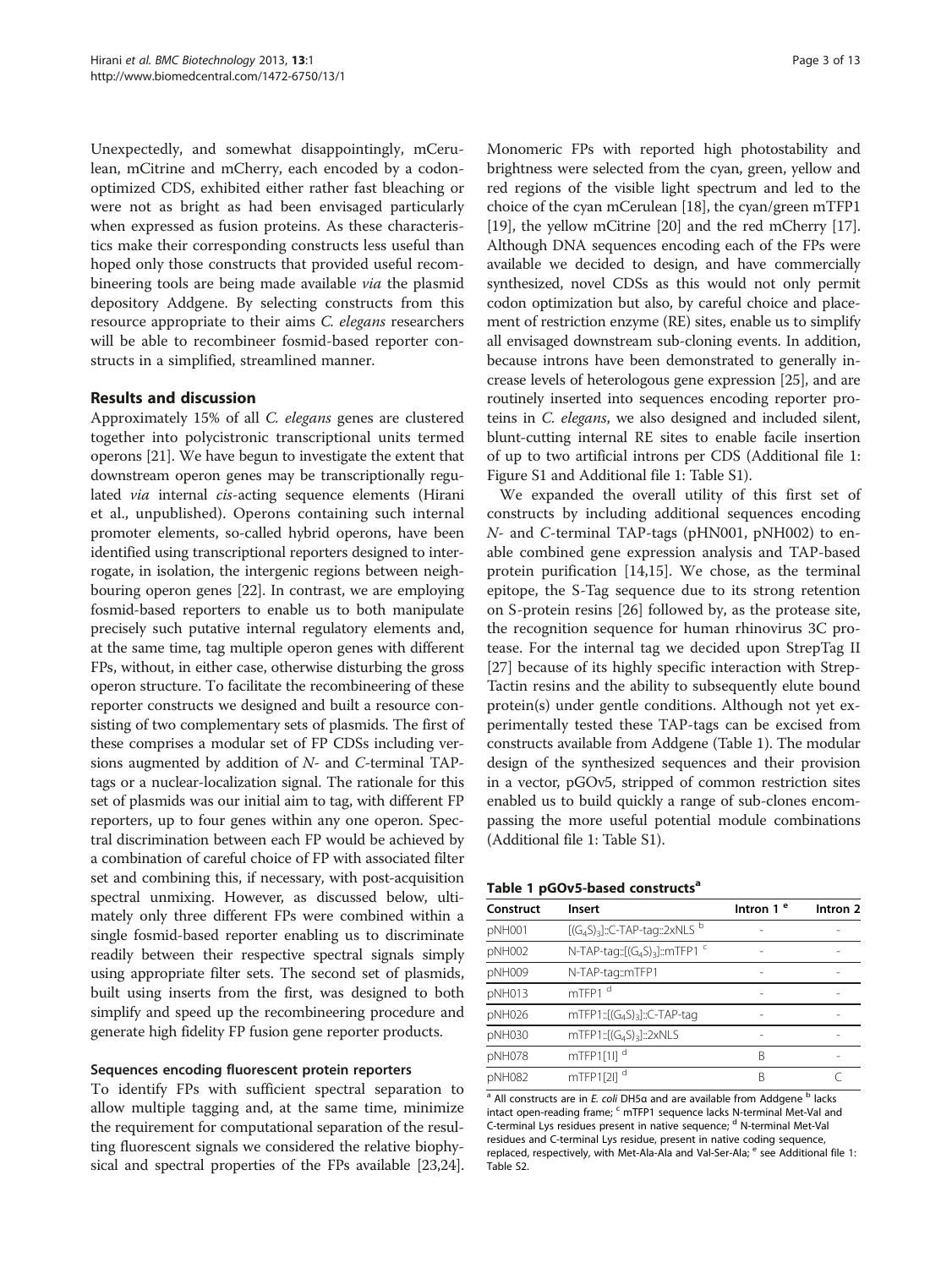Prior to their incorporation into fosmid-based reporters the spectral and biophysical properties of the FPs were briefly investigated via in vitro and in vivo approaches. First, each FP was expressed in vitro from a DNA template and the resulting protein immunocaptured to agarose beads via an appropriate anti-FP antibody. Fluorescence microscopy revealed discrete, concentrated fluorescence of the intended colour (Additional file [1](#page-11-0): Figure S5) confirming that each FP had been successfully generated from its respective CDS and each exhibited the expected spectral profile. Second, we observed fluorescence expression patterns in transgenic C. elegans strains transformed with constructs built from the  $\mu$ <sub>2</sub>PROM<sub>-</sub>containing vector pPD95.86 [\[4\]](#page-11-0) that encoded either an unembellished FP, with a contiguous or two intron-containing (2I) CDS, or with a C-terminal nuclear localization signal (NLS). Control strains were also generated by transformation with DNA of equivalent pPD95.86-based sub-clones that contained CDSs encoding CFP, YFP and mCherry excised, respectively, from pPD136.61, pPD136.64 [[4\]](#page-11-0) and pAA64 [\[16](#page-11-0)]. To distinguish these FPs from those encoded by CDSs designed as part of this work the prior versions of CFP and YFP are prefixed with F (F-CFP, F-YFP) and mCherry with Mc (Mc-mCherry). All strains revealed the expected body muscle expression pattern (Additional file [1](#page-11-0): Figure S5) with clear nuclear localization for the FPs equipped with a NLS (data not shown). Although these results indicated that the FPs possessed the anticipated spectral properties, both in vitro and in vivo, two additional observations were made. First, rapid photobleaching was exhibited by mCerulean, particularly when expressed *in vivo* within transgenic worms, using the same illumination intensity and exposure time parameters employed to visualize the other FPs including F-CFP. As the FP had effectively completely bleached in the time it took to focus on the fine detail of a specimen it was concluded that mCerulean would be impractical as a FP partner in multiple in vivo gene tagging strategies and that the three FP combination mTFP1/mCitrine/mCherry would be used in future constructs. The reasons for the rapid in vivo fluorescence decay of mCerulean, especially in comparison to that observed with the ancestral enhanced CFP (ECFP) (visualized here as F-CFP), is not clear as the amino acid sequence is the same as that of the original mCerulean [[18\]](#page-11-0). Interestingly, recent crystallographic data [[28\]](#page-12-0) has suggested that the additional Y145A change present in mCerulean might exacerbate the likelihood of fluorescence quenching in comparison to CFP. Whatever the underlying cause(s), further improved versions of cyan-shifted FPs have been developed, e.g. mCerulean3 [[29\]](#page-12-0) and mTurquoise2 [[28\]](#page-12-0), which would be less likely to suffer from such fluorescence instability.

The second observation was the apparent lack of improvement, in terms of relative brightness, exhibited by mCitrine and mCherry when compared, respectively, to F-YFP and Mc-mCherry despite the codon optimization undertaken specifically to maximize expression in vivo. Both latter FPs are encoded by CDSs containing three short, equally spaced artificial introns. As expected, the introduction of two similar sized artificial introns, albeit not spaced equally, into the CDSs encoding mCitrine and mCherry improved, as judged by eye, protein expression levels in transgenic worms over the equivalent non-intron-containing CDSs (data not shown). However, longer exposure times were still required to achieve fluorescence emissions equivalent to worms transformed with corresponding F-YFP- and Mc-mCherry-encoding constructs. In contrast, mTFP1 proved to be consistently bright and photostable requiring only rather short (2–5 msec) exposure times when encoded by the two intron-containing CDS. Many factors are involved in determining the overall brightness of the FP reporter including the efficiency of transcription/translation of the encoding sequence as well as the intrinsic spectral properties of the resulting fluorophore. With respect to the latter, we expected mCitrine, especially when encoded by the two-intron-containing CDS, to be at least as bright as F-YFP, when illuminated under equivalent exposure conditions, as this FP is considered superior to standard YFP in both brightness and stability [\[23,24](#page-11-0)]. Although strains transformed with  $myo-3^{PROM}$ -driven McmCherry reproducibly exhibited brighter images than equivalent strains transformed with mCherry the two FPs had identical amino acid sequences and differed only by being encoded by different, "codon-optimized" CDSs that were globally 77% identical (data not shown). The differences in brightness observed between the respective yellow and red FP pairs are more likely due to differences in the efficiency with which each CDS is transcribed and/ or the resulting mRNA translated into protein resulting in reduced FP abundance than any significant differences between the spectral properties of the fluors. Although we attempted to ensure, by designing sequences from scratch, that the CDSs encoding mCitrine and mCherry would promote efficient transcription and translation it is clear that simple assumptions concerning, for example, adjusting codon choice to reflect usage in highly expressed endogenous genes, does not necessarily guarantee optimized protein expression [\[30\]](#page-12-0).

#### pCC1Fos-based constructs

The second set of plasmids, built with inserts derived from the first, was designed to enable the recombineering procedure to be simplified, take less time and generate final FP fusion gene reporter constructs of high fidelity. As a subset of the plasmids were to contain the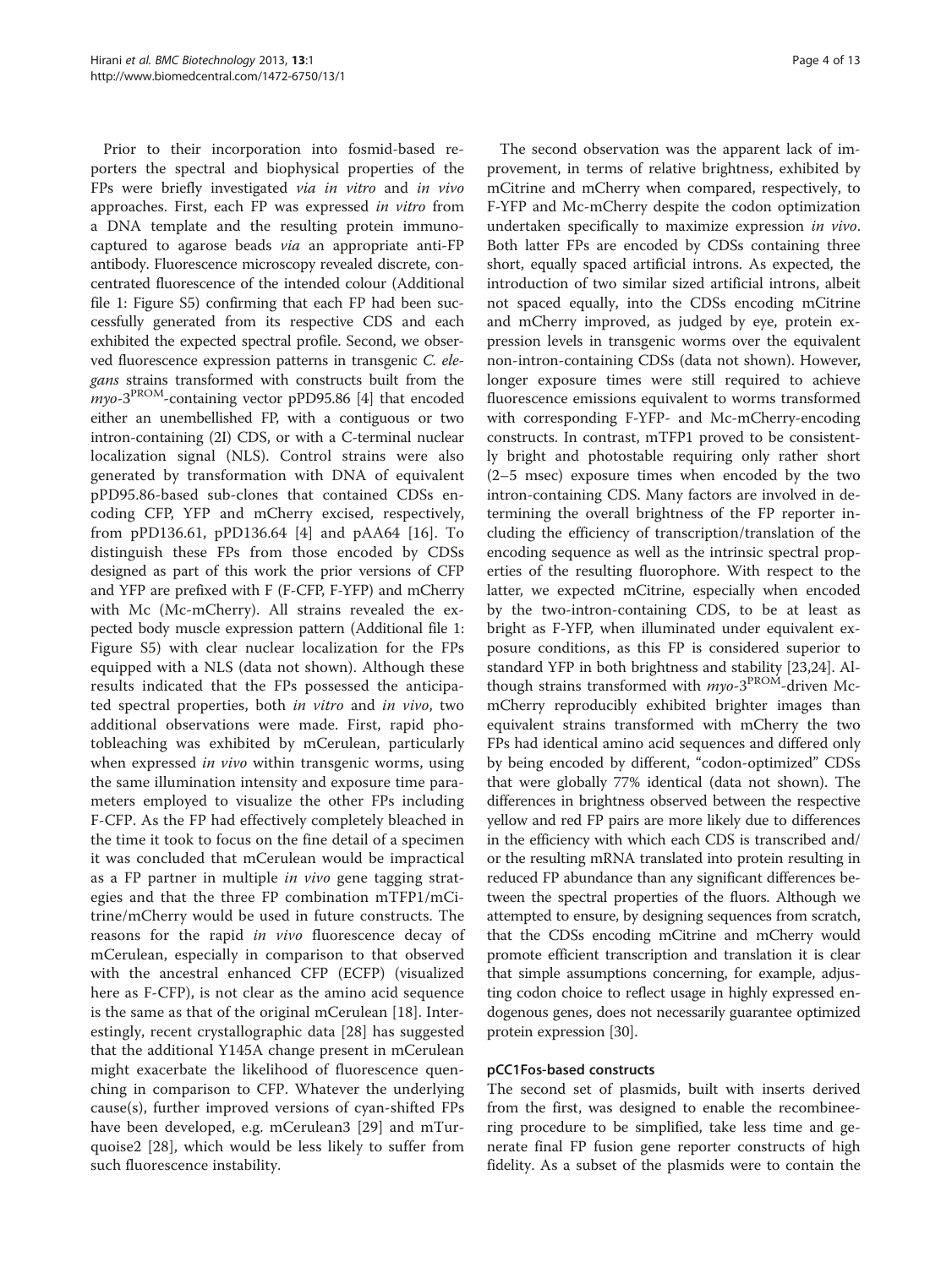<span id="page-4-0"></span>RT-cassette which, we had found, confers instability when present in a standard high-copy number vector (unpublished observations), it was decided to base them all in pCC1Fos. As well as maintaining clones as single copies for stable, routine propagation pCC1Fos-based constructs can, when hosted in a suitable strain such as EPI300 or MW005 [\[6](#page-11-0)], also be transiently induced to approximately 50 copies per bacterial cell thus improving DNA isolation yield and purity. These plasmids were designed as pairs the first member of which provides the template for PCR-amplification of the RT-cassette, used in the first, positive selection recombineering step, while the second provides the desired replacement sequence, excised as a restriction fragment, for use in the subsequent counter selection step. Generation of this pCC1Fos-based construct set greatly simplifies the RT-cassette-mediated counter-selection recombineering protocol as only one PCR needs to be performed and a restriction fragment is used to replace the inserted RT-cassette in the second recombineering step. The first step involves PCR-amplification of an RT-cassette from a template sequence excised by restriction enzyme digestion from the appropriate construct. The product is flanked by approximately 200 bp, derived from the template, matching the  $5'$  and  $3'$  ends of the chosen FP CDS and 50 bp terminal homology arms, derived from the primers, designed to direct insertion into the chosen site within the target gene. Replacement of the inserted RT-cassette is achieved by recombineeering transformation with a NotI restriction fragment, excised from a second plasmid, containing the desired FP CDS. The inclusion of the extended regions of flanking FP CDS homology with the RT-cassette ensures this negative selection replacement step is highly efficient with far fewer false positives, e.g. from when the RT-cassette is deleted rather than being replaced. In our hands, for clones selected under negative selection with chloramphenicol and streptomycin, successful replacement of the RT-cassette with the desired sequence is essentially 100% (data not shown). This improvement in HR brings a number of additional methodological benefits including smaller amounts of linear replacement DNA (50 ng) being required and, as far fewer bacterial cells need be to electroporated, reduced cell culture volumes and shorter incubation times. Furthermore, use of a restriction fragment ensures final recombineered products are essentially free of sequence artefacts introduced by PCR requiring only RE analysis to confirm construction fidelity. Lists of paired constructs designed to provide template for PCR-amplification of the RT-cassette donor and the subsequent replacement fragment are provided in Table 2 and Additional file [1](#page-11-0): Table S6. Additional methodological details are provided in the supplemental data.

#### Gene expression analysis

Having generated this pCC1Fos-based resource set we utilized some of its components to build, by iterative rounds of counter-selection recombineering, a series of translational reporter constructs from a single fosmid clone. Although we are using this resource to investigate the transcriptional complexity of operon gene regulation we chose, for the sake of simplicity, to confirm its utility here by tagging genes present on the same fosmid clone but not located within a single operon. A list of fosmid clones each containing three or more such genes with

Table 2 Resources for simplified counter-selection recombineering

|                                         | RT     | kb <sup>d</sup> | RT-cassette-containing construct <sup>b</sup> |                             | Replacement construct <sup>c</sup> |                 |     |
|-----------------------------------------|--------|-----------------|-----------------------------------------------|-----------------------------|------------------------------------|-----------------|-----|
| Desired insertion sequence <sup>a</sup> |        |                 | Fwd $(5' - 3')^e$                             | Rev $(5' - 3')^e$           | pCC1Fos-<br>based                  | pGOv5-<br>based | kb' |
| RT-cassette                             | pNH034 | 2.0             | GCTGTCGAGATATGACGGTGTTCA                      | TCTTGGAGTGGTGAATCCGTTAGC    |                                    |                 |     |
| F-CFP                                   | pNH050 | 2.4             | ATGAGTAAAGGAGAAGAACTTTTC                      | [*]TITGTATAGTTCATCCATGCCATG | pNH039                             | n/a             | 0.9 |
| F-GFP                                   | pNH051 | 2.4             | ATGAGTAAAGGAGAAGAACTTTTC                      | [*]TTTGTATAGTTCATCCATGCCATG | pNH040                             | n/a             | 0.9 |
| F-YFP                                   | pNH052 | -2.4            | ATGAGTAAAGGAGAAGAACTTTTC                      | [*]TTTGTATAGTTCATCCATGCCATG | pNH041                             | n/a             | 0.9 |
| Mc-mCherry                              | pNH053 | -2.4            | ATGGTCTCAAAGGGTGAAGAAGAT                      | [*]GGATCCACTAGTCTTATACAATTC | pNH042                             | n/a             | 0.9 |
| mTFP1                                   | pNH054 | -2.4            | ATGGCCGCCTCAAAAGGAGAAGAA                      | [*]AGCGCTTACGTAGAGCTCGTCCAT | pNH043                             | pNH013          | 0.7 |
| $N-TAP$ -tag:: $[(G4S)3]$ ::mTFP1       | pNH066 | 2.6             | ATGGTTAAAGAAACAGCAGCAGCG                      | [*]AGCGCTTACGTAGAGCTCGTCCAT | pNH058                             | pNH002          | 0.9 |
| mTFP1:: $[(G_4S)_3]$ ::C-TAP-taq        | pNH094 | 2.3             | ATGGCCGCCTCAAAAGGAGAAGAA                      | [*]AGCCCATGAGTCCATATGCTGTCT | pNH090                             | pNH026          | 0.9 |
| $mTFP1::[(G_4S)_3::2xNLS]$              | pNH070 | 2.6             | ATGGCCGCCTCAAAAGGAGAAGAA                      | [*]AGCGCTAACTTTTCGCTTCTTCTT | n/a                                | pNH030          | 0.8 |
| mTFP1[B]                                | pNH054 | 2.4             | ATGGCCGCCTCAAAAGGAGAAGAA                      | [*]AGCGCTTACGTAGAGCTCGTCCAT | n/a                                | pNH078          | 0.8 |
| mTFP1[BC]                               | pNH054 | 2.4             | ATGGCCGCCTCAAAAGGAGAAGAA                      | [*]AGCGCTTACGTAGAGCTCGTCCAT | n/a                                | pNH082          | 0.8 |

<sup>a</sup> sequence to be seamlessly inserted into target; <sup>b</sup> the counter-selection RT-cassette should be PCR-amplified from this construct using, as template, the RTcassette-containing Notl-Notl fragment; free desired replacement cassette can be excised, as a Notl-Notl fragment, from either the pCC1Fos- (if available) or parental pGOv5-based (Table [1](#page-2-0)) constructs; <sup>d</sup> size of the isolated Notl-fragment (or Ncol-Ncol fragment for pNH034) to be used as PCR template; <sup>e</sup> suggested 3' sequences of 'recombineering' ODNs designed to PCR-amplify FP-flanked, RT-cassette-containing sequence. Reverse ODN sequence lacks a 5' stop triplet [\*];<br><sup>f</sup> size of the isolated Notl-fragment to be used to replace the are in E. coli EPI300 apart from those built in pGOv5 which are in E. coli DH5α.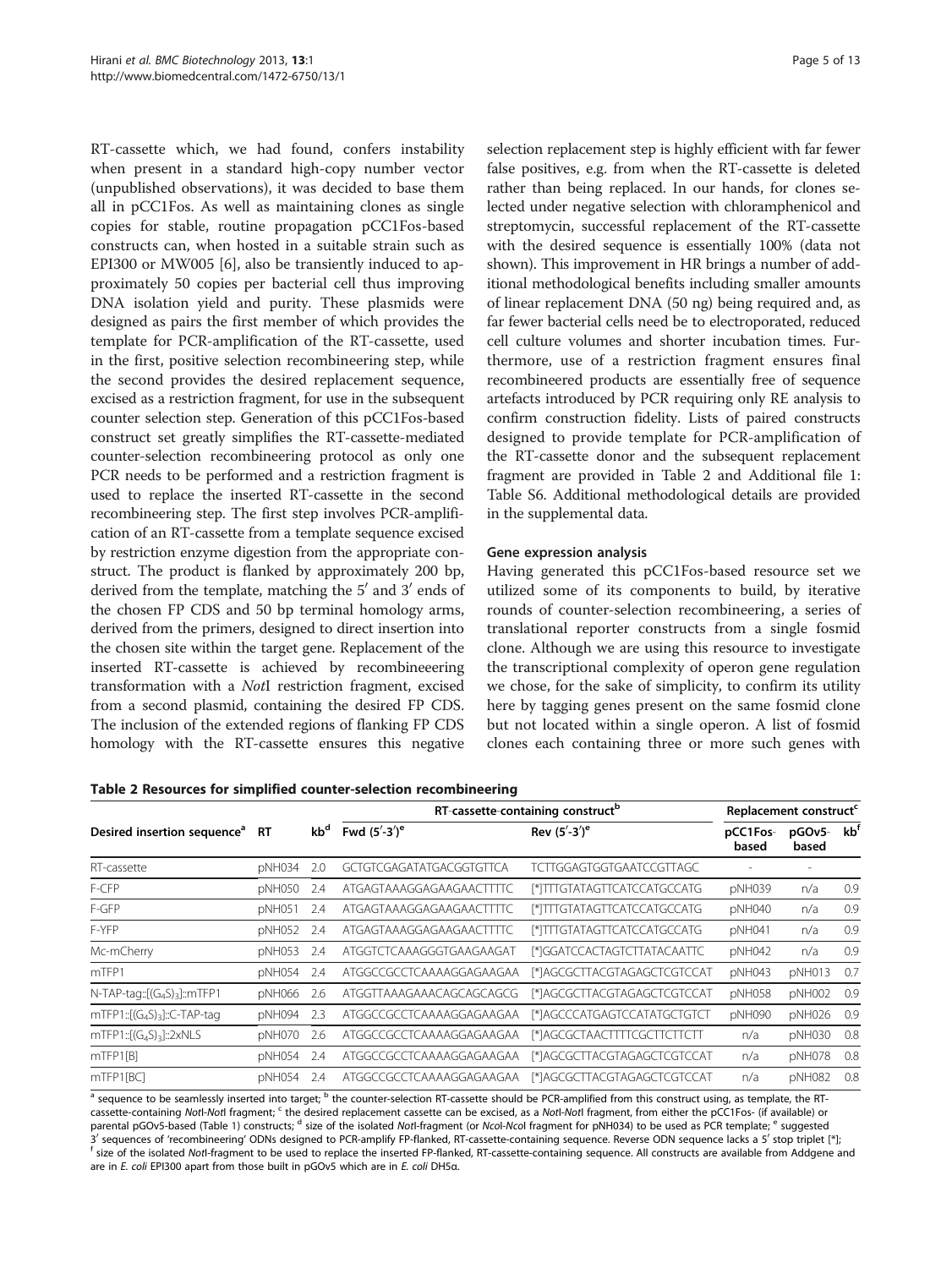<span id="page-5-0"></span>published expression patterns was scanned by eye and clone WRM069dD11, containing three such genes located approximately centrally within the insert, was identified. WRM069dD11 contains the genes F09E5.3, F09E5.15  $(predx-2)$  and *EEED8.6* (*ccpp-6*) that encode, respectively, a putative deoxyribose-phosphate aldolase (DERA), a peroxiredoxin and a metallocarboxypeptidase (Figure 1). The iterative recombineering workflow generated single, double and triple-tagged constructs for both the mTFP1/mCitrine/mCherry and F-CFP/F-YFP/Mc-mCherry FP combinations (Additional file [1:](#page-11-0) Figure S4 and Figure [2](#page-6-0)). Transgenic lines were generated for the single- and tripletagged variants and resulting expression patterns investigated (Figure [3](#page-7-0)). Microscopic examination of the lines revealed that, as noted previously for the myo-3PROM-driven transcriptional constructs, the mCitrine and mCherry fusion proteins, even when encoded by CDSs with 2 introns, were, as determined by eye, visibly less bright that the respective F-YFP and Mc-mCherry equivalents. Whatever the cause(s) the low signal levels made discerning clear expression patterns for the two fusion genes, F09E5.15::*mCitrine(2I)* and *EEED8.6::mCherry* (2I), difficult and further examination of the corresponding lines was not pursued. Interestingly, mTFP1-expressing worms were, consistently, as bright as the otherwise equivalent F-CFP-expressing strains confirming that mTFP1, as encoded by the CDS designed here, is a useful addition to the FP palette for reporter analysis in C. elegans (Figure [3](#page-7-0) panels E, F). All lines transformed with a reporter construct built with one or more of the F-CFP/F-YFP/Mc-mCherry FP set exhibited relatively bright and easily interpretable expression patterns (Figure [3\)](#page-7-0).

Subsequent investigation of expression patterns proceeded by examination of lines transformed with the F-CFP/F-YFP/Mc-mCherry-tagged constructs. F09E5.3 encodes a DERA homolog that shares 72% similarity and 54% identity with human DERA (data not shown). DERA, as part of the pentose phosphate shunt, catalyzes the reversible reaction of 2-deoxy-D-ribose 5-phosphate to D-glyceraldehyde 3-phosphate and acetaldehyde [[31](#page-12-0)] and, as such, might be expected to exhibit widespread expression consistent with an enzyme involved in intermediate metabolism. Indeed, examination of strains CTD1059 and CTD1055 (Additional file [1:](#page-11-0) Table S7), that were transformed, respectively, with the F09E5.3::F-CFP (fNH058) and the triple gene-tagged construct (fNH086), revealed diffuse F-CFP expression throughout the hypodermis, intestine and pharynx (Figure [3,](#page-7-0) panels A-D, R). Similarly, strain CTD1050 (Additional file [1:](#page-11-0) Table S7), transformed with the corresponding F09E5.3::mTFP1 construct fNH068, exhibited an essentially equivalent expression pattern (Figure [3,](#page-7-0) panels E, F). This generalized pattern of expression was in agreement with that previously published for strain BC14910 that had been generated by transformation with a corresponding F09E5.3<sup>PROM</sup> transcriptional style reporter construct (Figure 1) [[32](#page-12-0),[33](#page-12-0)].

F09E5.15 (prdx-2) encodes one of the two 2-Cys peroxiredoxins expressed in C. elegans. These conserved thioredoxin-coupled peroxidases, via their capacity for  $H_2O_2$  reduction, are important components of the overall oxidative-stress response employed by multicellular organisms. However, there is also increasing evidence that they have additional, complex functions including important roles as regulators of  $H_2O_2$ -mediated redox



strands of the insert from fosmid genomic clone WRM069dD11. Lower panel: An expanded region of the insert demonstrating the relative locations of the genes (boxed) F09E5.3, F09E5.15 (prdx-2) and EEED8.6 (ccpp-6) for which published, independent expression data was available. Locations of the genomic regions used to drive gfp expression in the transcriptional reporters described by McKay et al. (2003) ref [[32](#page-12-0)] and Hunt-Newbury et al. (2007) ref [[33\]](#page-12-0) (light grey boxes) for F09E5.3, F09E5.15 and EEED8.6, strains BC14910, BC13145 and BC11803, respectively, and Isermann et al. (2004) ref [[35](#page-12-0)] (dark grey box) for F09E5.15 are indicated (lower panel). Figure derived from WormBase.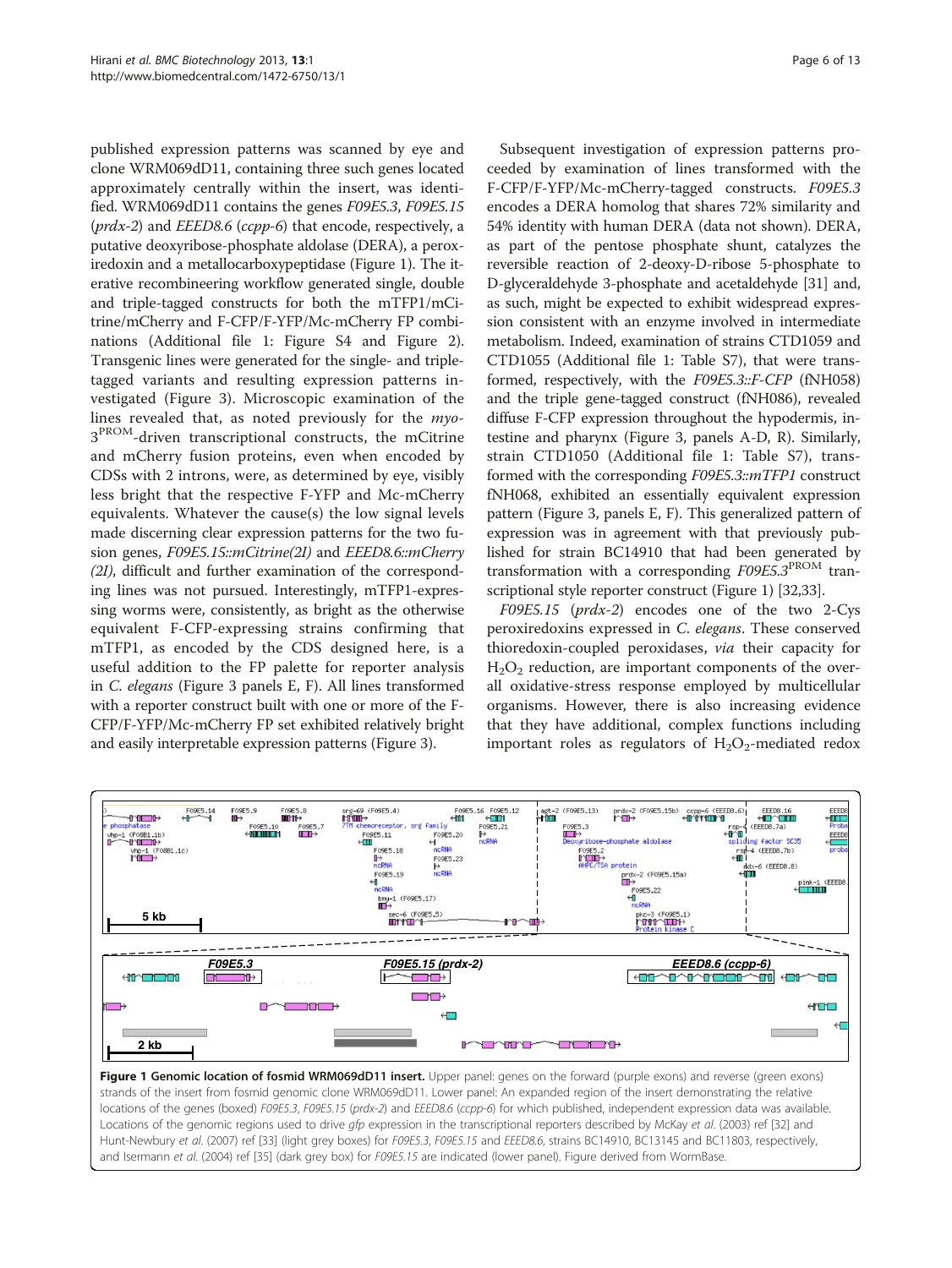<span id="page-6-0"></span>

signaling [\[34\]](#page-12-0). While the generalized anti-oxidant role might suggest a relatively widespread distribution for PRDX-2 in C. elegans the previously reported expression patterns indicated a more tissue-, even cell-specific localization suggesting that PRDX-2 may play one of these more discrete, specialized functional role(s). For example, using a  $F09E5.15^{PROM}$  transcriptional reporter (Figure [1](#page-5-0)), Isermann et al. (2004) ref. [\[35](#page-12-0)] reported that PRDX-2 expression was restricted to the pharyngeal interneurons I2 and I4. A more distributed PRDX-2 expression pattern, including head and tail neurons and intestine, was reported in strain BC13145 transformed with a similar transcriptional reporter (Figure [1\)](#page-5-0) [\[32,33](#page-12-0)]. Olahova et al. (2008) ref. [[36](#page-12-0)] demonstrated subsequently, via an immunohistochemical approach, that PRDX-2 was also expressed in gonad and intestine. However, examination of strain CTD1051 (Additional file [1](#page-11-0): Table S7), transformed with the single F09E5.15::F-YFP construct

(fNH058), demonstrated a highly unusual expression pattern that did not conform with either of these previous reports (Figure [3](#page-7-0), panels G-N). F-YFP expression was observed as intense punctate foci distributed, apparently randomly, throughout the body and that did not co-localize with any specific tissue or cell type. Equivalent patterns were observed in other lines transformed with fNH058 as well as those generated from the triple-tagged construct (Figure [3,](#page-7-0) panel S). This pattern of concentrated fluorescent foci is difficult to interpret in the context of PRDX-2 function. It might reflect some uncharacterized role but, and possibly most likely, may also result from unexpected, artifactual aggregation of the fusion protein perhaps initiated and promoted by the presence of the C-terminal F-YFP sequence. Whilst this is entirely possible, one of us (IAH), with considerable experience in interpreting gene expression patterns in C. elegans, has not previously observed such aggregations suggesting that if they do occur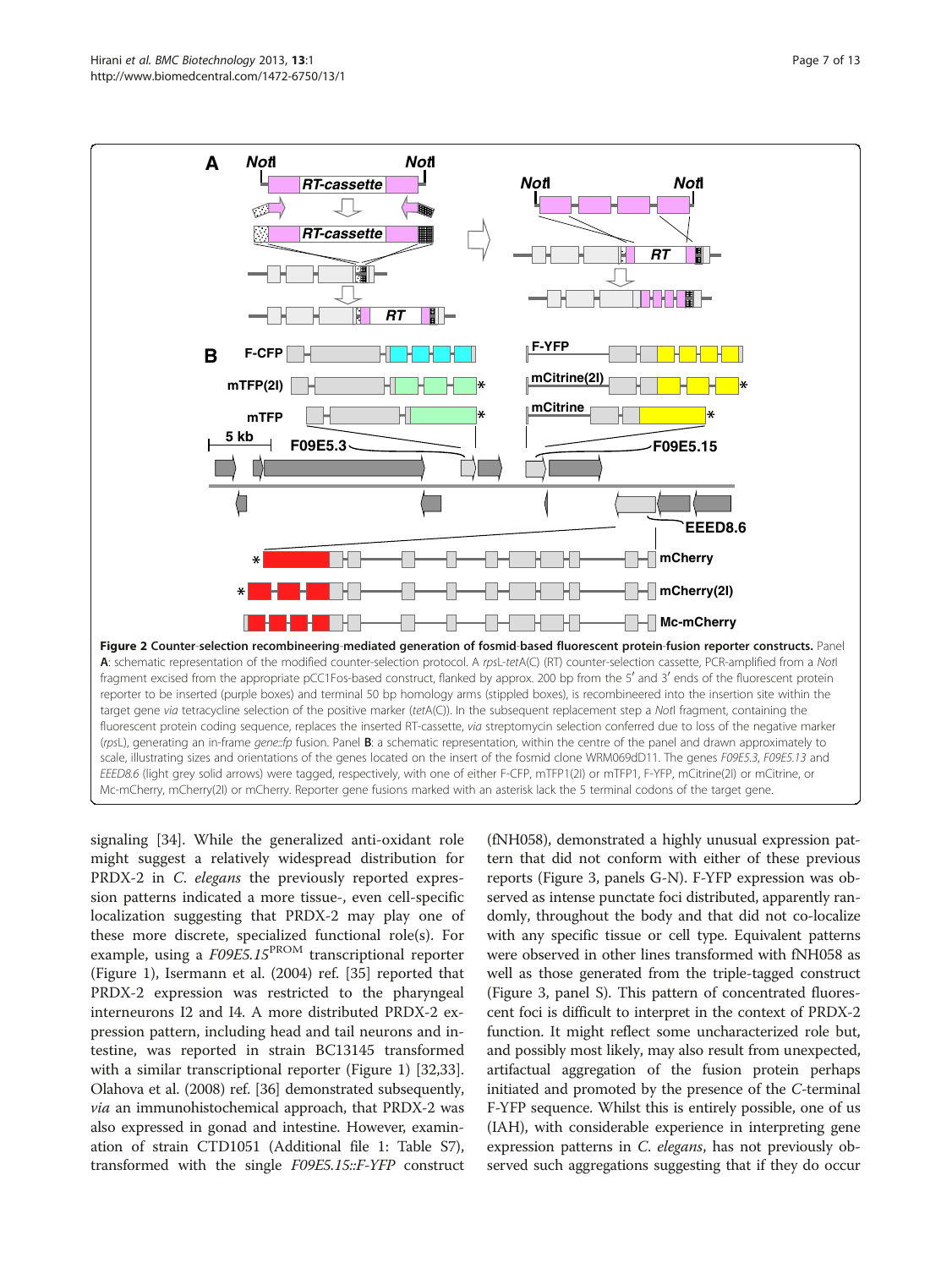Figure 3 Expression patterns. Reporter expression patterns in adult hermaphrodites transgenic for fosmid-based constructs that tag each of the genes F09E5.3 (A-F), F09E5.15 (prdx-2) (G-N) and EEED8.6 (ccpp-6) (O-Q) individually, or collectively (R-U). F-CFP (B, D, R), mTFP1 (E, F), F-YFP (H, I, K, L, M, N, S) and Mc-mCherry (P, Q, T) and merged F-CFP/F-YFP/Mc-mCherry (U) distributions are presented. DIC was used to observe anatomical details either alone  $(A, C, G, J, O)$  or after merging with the associated FP image(s) (I, L, M, N, Q). The C. elegans strains photographed were CTD1059 (A-D), CTD1050 (E, F), CTD1051 (G-N), and CTD1052 (O-Q) and CTD1055 (R-U) (Additional file [1:](#page-11-0) Table S7). Images were captured at 100x (A, B, E, F, J, K, L, R, S, T, U) or 400x (C, D, G, H, I, O, P, Q) magnification and fluorescence image capture times were 2 msec (A, C, G, H, J, K, O, U), 5 msec (S), 250 msec (E, F) or 1 sec (B, D, P, R, T). Confocal images (M, N) were captured at 400x magnification. Mc-mCherry expression in the anterior dendritic projections and cell bodies of one pair of the four head cephalic neurons are indicated (arrowheads) in panel P. The location of these same cell bodies is also indicated in panel T (arrowheads). In panels R-U the approximate outline of the imaged worm is provided and, in addition, in panel T a region of granular intestinal autofluorescence prominent following the 1 sec excitation of Mc-mCherry is also outlined.

with reporter gene fusions it is a rare event. We were subsequently made aware (E. Veal, pers. comm.) that very similar punctate expression was observed with a *prdx-2::gfp* translational reporter fusion but not when an N-terminal gfp::prdx-2 construct was used. Taken together these results indicate that the punctate expression pattern, most likely artifactual aggregation, is due to the C-terminal extension and appears not to be FP-specific.

EEED8.6 (ccpp-6), the third gene to be tagged within fosmid WRM069dD11, and *ccpp-1* each encode one of two C. elegans cytosolic carboxypeptidases. CCPP-6 has been identified [\[37\]](#page-12-0) as a deglutamylase that, in conjunction

<span id="page-7-0"></span>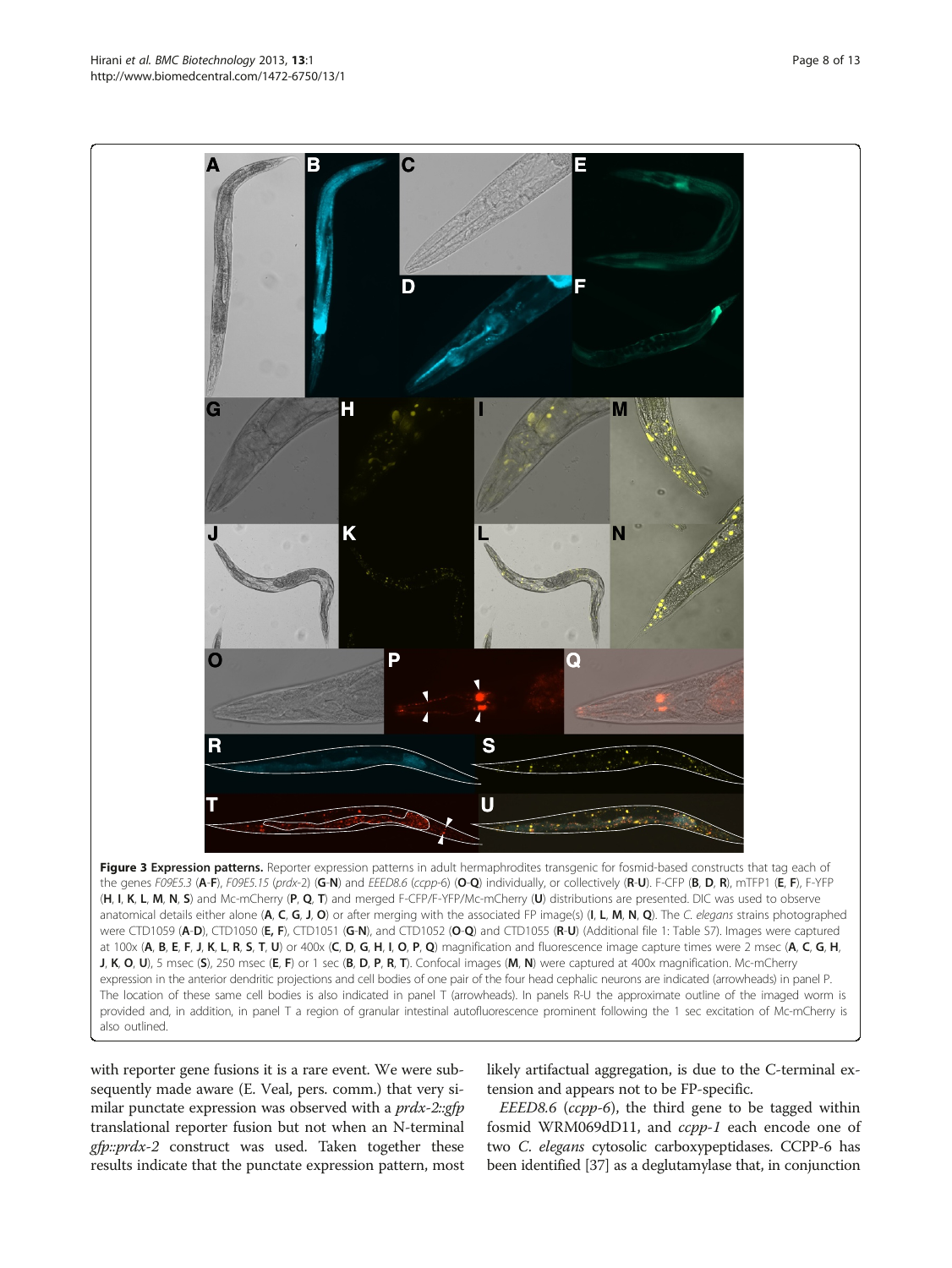with tubulin tyrosine ligase-like (TTLL) glutamylases, mediate the respective deglutamylation and glutamylation of tubulin thereby regulating the microtubular network present in the C. elegans neuronal sensory cilia. A ccpp-1:: gfp transcriptional reporter revealed CCPP-1 expression in head neurons, specifically amphids, which were also demonstrated to exhibit TTLL-dependent tubulin gluta-mylation activity [\[37](#page-12-0)]. Interestingly, a ccpp-6::gfp transcriptional reporter suggested labial neuron expression for CCPP-6 whereas, in contrast, a translational version indicated expression in putative amphid cell bodies [[37](#page-12-0)]. This discrepancy was attributed to the inclusion of a possible enhancer(s) in the latter construct. Examination of strain CTD1052 (Additional file [1](#page-11-0): Table S7), transformed with the single EEED8.6::Mc-mCherry construct (fNH060), demonstrated clear, distinct reporter expression in head neuron cell bodies and anterior dendritic extensions. Careful examination of the relative location of the cell bodies (Figure [3,](#page-7-0) panel Q) identified these as likely to be the mechanosensitive CEP cephalic neurons. This interpretation was confirmed by additional confocal microscopy (data not shown). Localized CEP neuron expression was observed in other lines transformed with *EEED8.6::* Mc-mCherry (data not shown) and the triple-tagged construct (Figure [3,](#page-7-0) panel T). Lines transformed with the latter construct exhibited unrelated punctate fluorescence in the red channel due to bleed-through from excitation of the concentrated foci of F09E5.15::F-YFP. The clear CEP expression observed here for EEED8.6 agreed with previously published expression data for strain BC11803 generated by transformation with a corresponding  $EEED8.6^{PROM}$  transcriptional style reporter (Figure [1](#page-5-0)) [[32,33](#page-12-0)]. Thus, interestingly, it would appear that CCPP-6 is expressed predominantly in the cells of the cephalic sensilla, whereas CCPP-1, that lacks detectable deglutamylase activity but co-localizes with TTLLmediated glutamylation [[37](#page-12-0)] is, in contrast, expressed in the amphid neurons.

The use of recombineering to build, directly from a genomic clone, a translational-style C. elegans reporter fusion construct is gaining in popularity and a number of related methodologies have been described [[5,7-9](#page-11-0)]. All these different approaches represent variations on a common methodological theme and, although all are welcomed as attempts to make the procedure easier and more robust, they will, as discussed [\[38\]](#page-12-0), have relative strengths and weaknesses. As is often the case, the choice of which to use will depend upon application and personal preference. We have generated a construct resource that further simplifies the approach used by us enabling the rapid construction of fosmid-based reporter fusion constructs seamlessly tagged, if desired, with multiple FP reporters. From this resource we are making available, through the plasmid depository Addgene, those

constructs required to generate fosmid reporters tagged with either mTFP1, F-CFP, F-YFP or Mc-mCherry as these will be of immediate use to others (Tables [1](#page-2-0) and [2](#page-4-0)). Constructs containing sequences encoding mCerulean, mCitrine and mCherry, encoded by the codon-optimized sequences designed by us, are available from CTD.

## Conclusions

We have described the generation and utility of construct collections designed to simplify and facilitate the building of fosmid-based FP reporter constructs via counter-selection recombineering. Use of the resource generates final recombineered products that are invariably free of unwanted sequence artefacts and, as such, can be used directly to create transgenic animals with the need for only minimal fidelity checking. Although some of the FPs encoded displayed undesirable characteristics, such as rapid bleaching and poor brightness, the remaining constructs represent a valuable resource that both simplifies the overall procedure and increases significantly recombineering efficiency.

### Methods

C. elegans culture, strains, transformation and microscopy C. elegans culture, handling and manipulations were performed according to standard methods. The wild-type Bristol N2 strain [[1\]](#page-11-0) was transformed by co-injection [[39\]](#page-12-0) of either plasmid (100 ng/μl) or fosmid (10 ng/μl) DNA together with marker plasmid pRF4 (100 ng/μl). pRF4 contains rol-6(su1006) which confers a rolling phenotype by which transformants can be recognized and transgenic lines maintained. Each transgenic strain was established from a different injected animal and therefore is independently generated. FP expression patterns were observed, in hermaphrodites only, by fluorescence microscopy on an Olympus BX61 equipped with DIC optics, filter sets designed to acquire GFP (Chroma, 41012), CFP, mCerulean and mTFP1 (Semrock, CFP-2432A), YFP and mCitrine (Semrock, YFP-2427A) and mCherry (Semrock, mCherry-A) and CellSens (v.1.4) software. Confocal images were captured with a Zeiss LSM510 META system and LSM510 (v.3.4) software.

### General molecular and bioinformatic methods

Unless otherwise stated classical genetic engineering utilized standard protocols [[40\]](#page-12-0). Restriction and modifying enzymes were from NEB (UK) and oligonucleotides (ODNs) from IDT (Belgium). ODNs for priming sequencing or standard PCR reactions were desalted whereas long (>70 nt) ODNs designed to generate linear recombineering amplicons were either PAGE-purified or ultramer grade. All PCRs were performed in volumes of 50 μl containing 15 pmol of each ODN primer and 200 mM of each dNTP and were catalyzed with a high-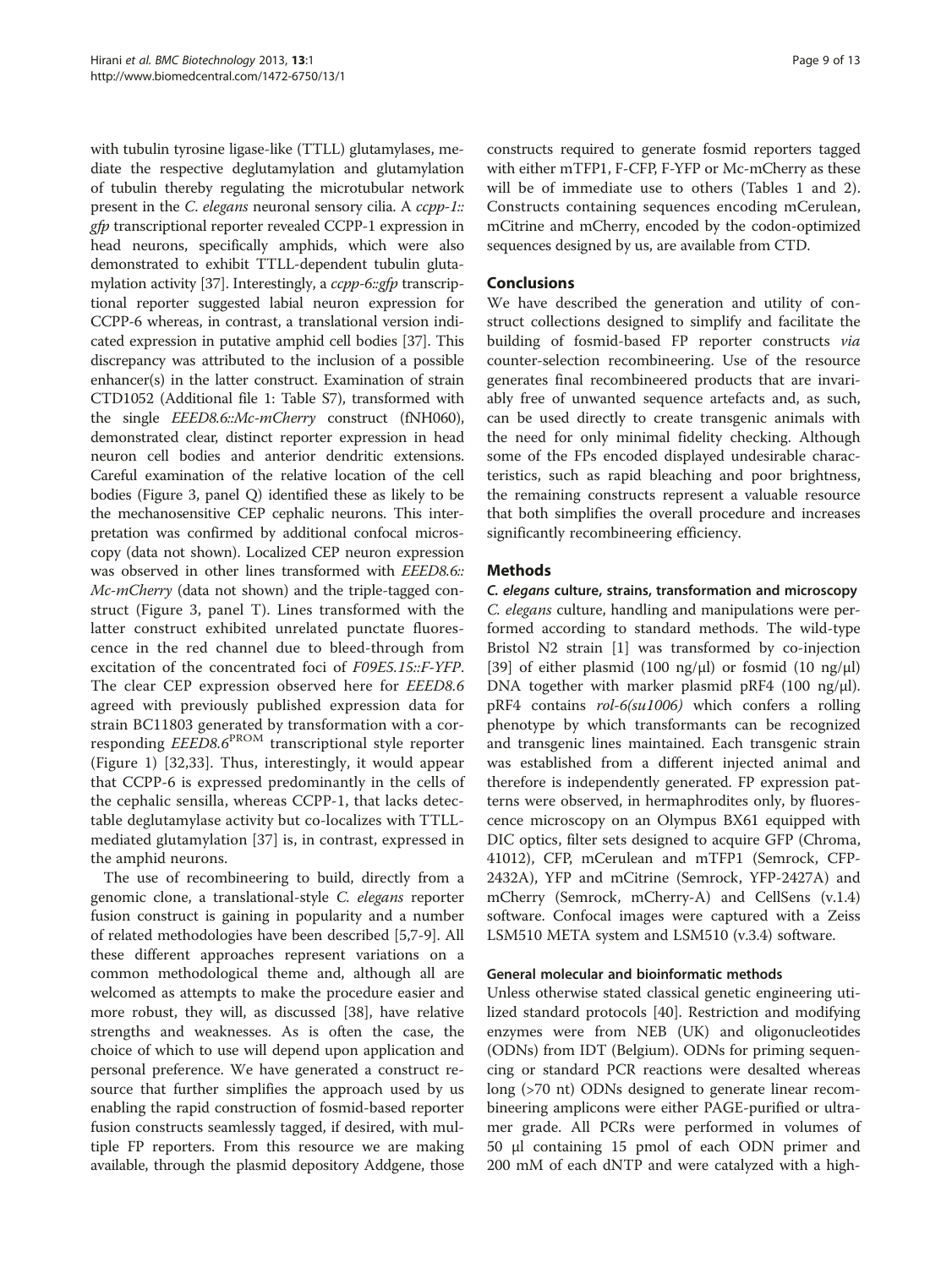fidelity DNA polymerase (Phusion, NEB) using conditions designed to minimize mis-incorporation. ODN design, cloning strategies and sequence alignments were performed using MacVector software (MacVector, Inc.). A construct derived directly from a clone originating from the C. elegans genomic library constructed in the copy number-inducible fosmid vector pCC1Fos (D. Moerman, pers. comm.) and which thus retains the fosmid backbone is prefixed with an "f" (fosmid). In contrast, non-genomic DNA insert-containing constructs, irrespective of the vector backbone type, are considered plasmids and prefixed "p" (plasmid). Linear RT-cassette-containing counterselection markers for insertion were PCR-amplified essentially as described [\[5](#page-11-0)] using, as template, a restriction fragment excised from the appropriate construct (Additional file [1](#page-11-0): Table S6) and an annealing temperature of 50°C.

## Identification of fosmid genomic clones with associated gene expression data

Data from WormBase [[41](#page-12-0)] release WS226 was interrogated to identify candidate pCC1Fos-based genomic clones containing a cluster of genes with associated published expression pattern data. Appropriate filters were applied to these data to remove any data point that did not have an associated reference. The remaining data were then converted into a list of genes by exploiting the high levels of connectivity in the ACeDB [\[42](#page-12-0)] schema developed by the WormBase project. The gene coordinate data were used to align with the fosmid clone genomic positions by performing a GFF (General Feature Format) union to generate Gene::Fosmid connections. These data were then clustered and sorted on fosmid ID to produce a candidate list of over 4000 clones that contain three or more genes each of which has a published expression pattern.

### Two-step, counter-selection recombineering

All recombineering was undertaken in E. coli strain MW005 [\[6\]](#page-11-0) that supports both  $λ$  Red- mediated recombineering and copy-number induction of pCC1Fosbased fosmid clones. Positive selection of recombinants *via* the RT-cassette employed tetracycline (Tc, 5  $\mu$ g/ml) plus chloramphenicol (Cm, 10 μg/ml) to select for the pCC1Fos backbone. On occasion, and as indicated in the text, ampicillin (amp, 50 μg/ml) either replaced, or was used in combination with, Tc. Negative selection – used when selecting for the targeted replacement of the RT-cassette – was achieved with streptomycin (Sm, 500  $\mu$ g/ml) and Cm (10  $\mu$ g/ml). Recombineering, when employed at the start of the project as a tool to generate resource components, was performed essentially as described [[5](#page-11-0)]. Subsequent access to these resources enabled the following simplified, more streamlined recombineering protocol to be developed requiring only a single PCR

to generate the initial RT-cassette, smaller culture volumes and incubation times, and no formal requirement to sequence final recombinants. A volume (2–3 ml for each RT-cassette-containing PCR product to be introduced) of liquid medium (SOB (−Mg) plus Cm), was inoculated with an aliquot (1 in 10 v/v) from an overnight 'target fosmid clone'-containing MW005 mini-culture (150 r.p.m., 32°C), incubated on (approx. 2 h, 150 r.p.m., 32°C) to mid log phase (Ab600 approx. 0.6), aliquots (1 ml) transferred into each of an appropriate number of micro-tubes, centrifuged, supernatant removed, cells resuspended (1 ml) in pre-warmed (45°C) medium and the tube(s) transferred to a shaking incubator (Labnet VorTemp, 100 r.p.m., 45°C, 5 min). Each tube was removed, chilled on ice (10 min), harvested by brief centrifugation, cells washed  $(2 \times 1$  ml ice-cold ddH<sub>2</sub>O), resuspended (50  $\mu$ l, ddH<sub>2</sub>O) and electroporated with an appropriate, purified (Promega, Wizard) RT-cassette-containing PCR product (500 ng). Recovery (3 h, 32°C) and subsequent positive selection of colonies harbouring RT-cassette-containing recombinant clones on LB-agar (Tc, Cm, 36-48 h, 32°C) was performed as described [[5\]](#page-11-0). Subsequently, the RT-cassette was replaced, via negative-selection recombineering in MW005 cells prepared as described above, with the appropriate gelpurified NotI-NotI fragment (50 ng) excised from the correct 'replacement' construct (see below). Selection of desired recombinant-containing colonies on No Salt (NS)- LB agar (Sm, Cm, 36-48 h, 32°C), subsequent propagation in liquid culture, induction of copy-number ('CopyControl', Epicentre) and fosmid DNA isolation were performed as described [[5](#page-11-0)]. Gross fidelity of final constructs was determined by RE analyses.

## Coding sequence design and building pGOv5- and pPD95.86-based sub-clones

DNA sequences encoding the FPs mCerulean [\[18](#page-11-0)], mTFP1 [[19](#page-11-0)], mCitrine [\[20](#page-11-0)] and mCherry [\[17\]](#page-11-0), plus Nand C-TAP-tags, were codon-optimized for expression in C. elegans and, by careful placement of appropriate RE sites, designed to be modular in nature to facilitate subsequent sub-clone creation (detailed in supplemental data and Additional file [1:](#page-11-0) Figure S1). The sequences were commercially synthesized and provided in proprietary vectors. The lack of common RE sites in one of these, pGOv5, facilitated the subsequent generation in this plasmid vector of sets of sub-clones, one for each FP CDS, representing those module combinations likely to be most useful. These included  $N$ - and  $C$ -TAP-tagged FPs and FP CDSs containing one or two artificial introns (Additional file [1:](#page-11-0) Table S1). Following generation of these pGOv5-based sub-clones a number of the insert sequences, together with sequences encoding F-CFP, F-YFP and Mc-mCherry, were each transferred into the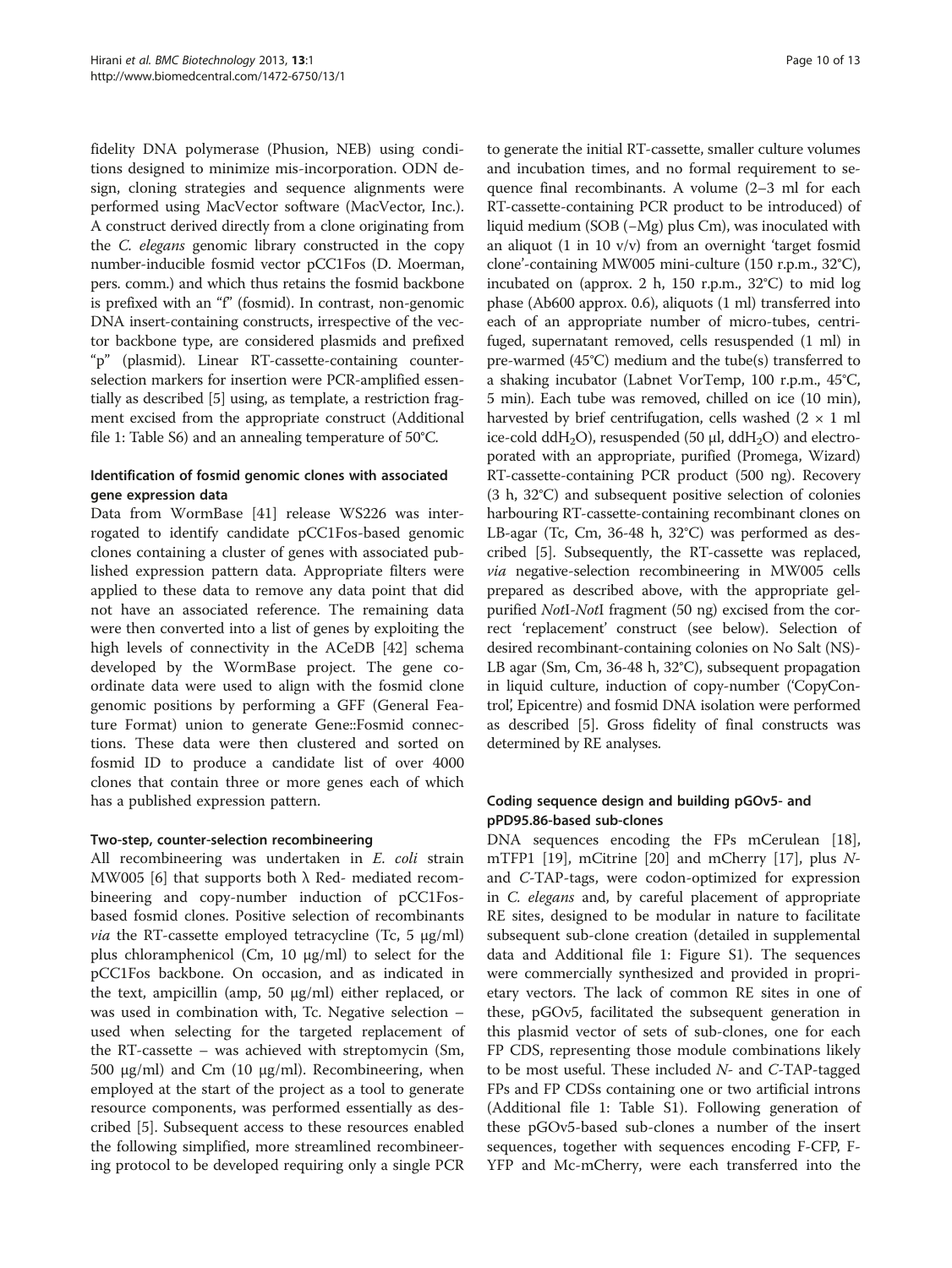backbone of the  $m\gamma o$ -3<sup>PROM</sup>-containing vector pPD95.86 [[4\]](#page-11-0) (Additional file [1](#page-11-0): Table S1).

## Generating pCC1Fos-based constructs

Both classical genetic engineering and recombineering were employed to, firstly, introduce the RT-cassette into pCC1Fos and, subsequently, build a set of pCC1Fosbased constructs (Additional file [1:](#page-11-0) Figure S2) designed to simplify the counter-selection recombineering protocol. To retrofit pCC1Fos with the RT-cassette, two separate regions of the pGOv5 backbone were PCRamplified from pNH002 (Additional file [1:](#page-11-0) Table S1) DNA (1 ng). One resulting amplicon, generated with ODNs 12015/12016 (Additional file [1:](#page-11-0) Table S3), comprised approx.  $600$  bp of the  $3'$  end of the b-lactamase (bla) coding sequence flanked, at one end, by a stretch (50 bp) identical to a region within pCC1Fos and, at the other, by 50 bp equivalent to one end of the RT-cassette (Additional file [1:](#page-11-0) Figure S2i). The second amplicon, generated using ODNs 12017/12018 (Additional file [1](#page-11-0): Table S3), comprised approx. 200 bp equivalent to a section within pCC1Fos and a 50 bp terminus identical to the other end of the RT-cassette (Additional file [1](#page-11-0): Figure S2i). These two amplicons were fused with the RT-cassette in a 3-way Overlap-PCR with ODNs 12015/ 12018 generating an RT-cassette product with 50 and 200 bp terminal sequences identical to regions in pCC1Fos (Additional file [1:](#page-11-0) Figure S2ii). The fused product was inserted, via positive-selection recombineering, into pCC1Fos, resulting in the replacement of the LacZ- $\alpha$  and loxP regions and introduction of the partial 3' end of bla to generate the RT-cassette-containing pCC1Fosbased construct pNH034 (Additional file [1](#page-11-0): Figure S2iii). Subsequently, FP cassettes, excised from the pGOv5 based constructs pNH002, pNH006-8, pNH0013-20 and pNH0026-29 (Additional file [1:](#page-11-0) Table S1) with FspI and LguI (Additional file [1:](#page-11-0) Figure S2iv), were each recombineered into pNH034 generating a series of constructs in which the RT-cassette had been replaced by a different NotI-flanked FP CDS or derivative (Additional file [1](#page-11-0): Table S4). Because the full-length *bla* gene was reconstructed during RT-cassette replacement successfully engineered recombinants were selectable with ampicillin (Additional file [1](#page-11-0): Figure S2v). Finally, an RT-cassette, PCR-amplified with appropriate ODN pairs (Additional file [1:](#page-11-0) Tables S3 and S4) (Additional file [1:](#page-11-0) Figure S2vi) was introduced centrally, via positive selection recombineering (Tc, amp), into the FP CDS of each of these constructs generating the corresponding RT-cassettecontaining derivatives (Additional file [1](#page-11-0): Figure S2vii and Table S4).

A similar protocol was employed to generate an equivalent set of constructs containing F-CFP, F-GFP, F-YFP and Mc-mCherry CDSs. First, an RT-cassette, PCR-amplified

with ODNs 12024/12025 (Additional file [1](#page-11-0): Table S3) (Additional file [1:](#page-11-0) Figure S3i), was introduced into the pCC1Fos-based construct pNH043 (Additional file [1](#page-11-0): Table S4) via positive-selection recombineering (Tc, amp), creating the intermediate pNH038 (note that constructs were not necessarily numbered sequentially) in which the mTFP1 CDS was replaced precisely by the RT-cassette but the flanking NotI sites were retained (Additional file [1](#page-11-0): Figure S3ii). Next, F-CFP, F-GFP and F-YFP CDSs were PCR-amplified from, respectively, pPD136.61, pPD95.77 and pPD136.64 [\[4](#page-11-0)], using ODNs 12028/12029 (Additional file [1](#page-11-0): Table S3), and Mc-mCherry from pAA64 [[16](#page-11-0)] using ODNs 12026/12027 (Additional file [1:](#page-11-0) Table S3) (Additional file [1](#page-11-0): Figure S3iii). The resulting PCR products replaced the RT-cassette in pNH038, via negative-selection recombineering, generating constructs pNH039 pNH042 (Additional file [1](#page-11-0): Table S4) (Additional file [1](#page-11-0): Figure S3iv). Finally, an RT-cassette, PCR-amplified using either ODN pairs 12030/12031 or 12032/12033 (Additional file [1:](#page-11-0) Table S3) and designed to target, respectively, the central region of the F-CFP/F-GFP/F-YFP and Mc-mCherry CDSs, was recombineered, via positive-selection recombineering (Tc, amp), into each of pNH039-42 to generate, respectively, pNH050-53 (Additional file [1](#page-11-0): Figures S3v & S3vi and Additional file [1](#page-11-0): Table S4).

DNA from each of these pCC1Fos-based constructs (Additional file [1](#page-11-0): Tables S4) was isolated from appropriate individual 'mini-cultures' (5 ml, LB, Cm) in which fosmid copy number had been induced. A NotI-NotI fragment, encompassing the 'selection' or 'replacement' cassette, was excised from each, gel-purified, resuspended in water to either 1 or 100 ng/μl, depending on whether the fragment was to be used as, respectively, an RT-cassette PCR template or a direct replacement sequence, and stored in aliquots at −20°C until use.

## Construction of singly and multiply-tagged fosmid-based reporters via iterative counter-selection recombineering

Following their generation a subset of these constructs were employed as reagents during iterative rounds of counter-selection recombineering, performed as described above, designed to tag each of the genes F09E5.3,  $F09E5.15$  ( $prdx-2$ ) and  $EEED8.6$  ( $ccpp-6$ ), located on the same fosmid genomic clone WRM069dD11, with a different FP CDS followed by derivation of double- and triple-tagged reporter constructs. Parallel workflows were initiated – one to incorporate the F-CFP, F-YFP and McmCherry CDSs and two others to insert either the contiguous or two intron-containing sets of CDSs encoding mTFP1/mCitrine/mCherry designed and synthesized as part of the current work (Additional file [1:](#page-11-0) Figure S4). Briefly, a series of RT-cassettes were PCR-amplified, using ODNs (Additional file [1:](#page-11-0) Table S5) designed to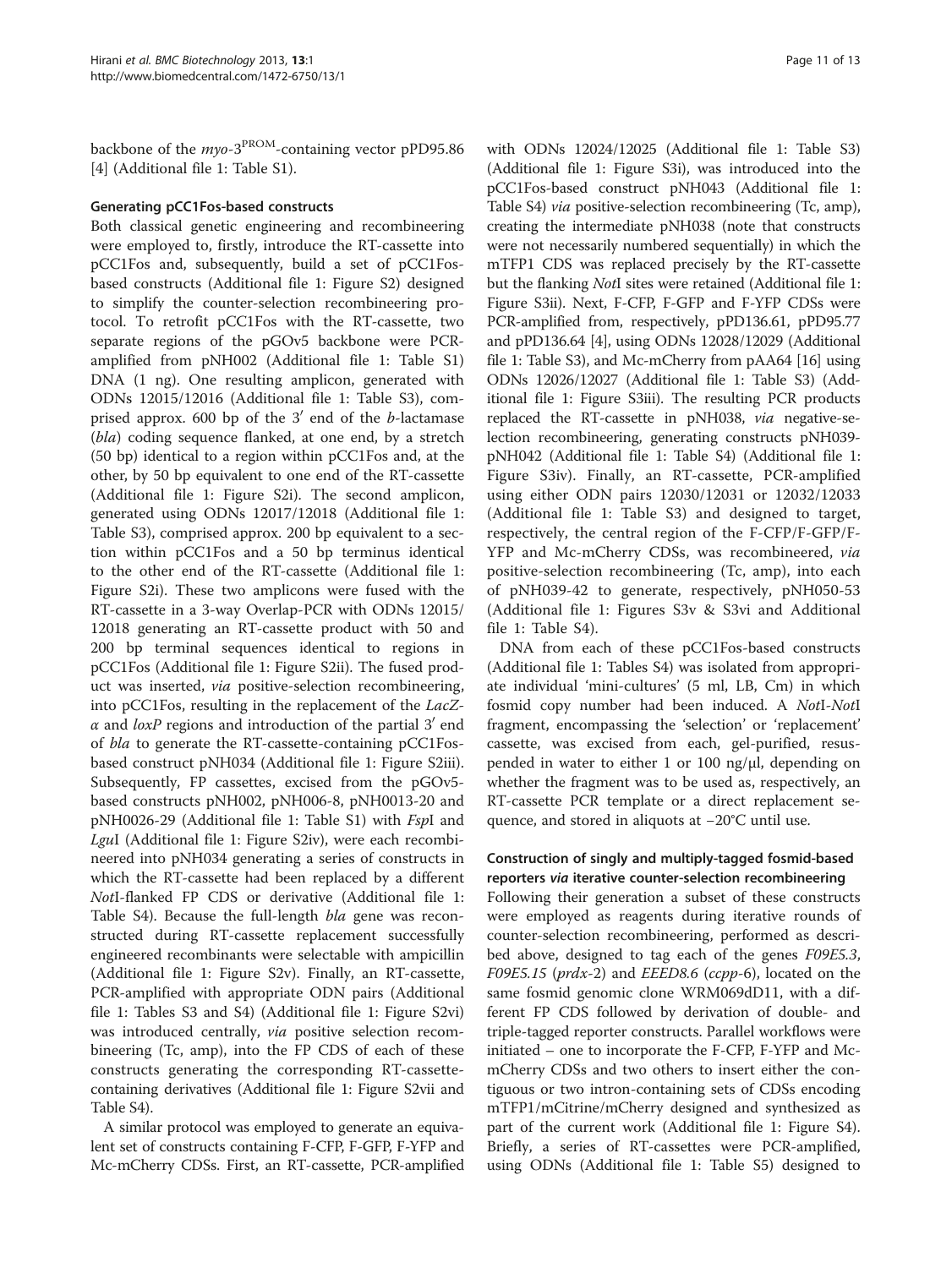<span id="page-11-0"></span>amplify the cassette from different NotI-NotI fragment templates isolated from the appropriate pCC1Fos-based selection construct (Additional file 1: Table S5), generating discrete RT-cassettes flanked by approx. 200 bp from the  $5'$  and  $3'$  ends of the final FP CDS to be inserted and with terminal homology arms designed to insert the complete PCR product into the target gene precisely 15 bp (5 codons) upstream of the stop codon (Figure [2](#page-6-0)). In order that the final fusion gene sequence terminated at the translation stop codon of the native gene the intention was for each reverse recombineering ODN to be designed to anneal immediately  $5^{\prime}$  to the FP CDS stop signal. Such ODNs were designed successfully to generate RT-cassettes corresponding to the F-CFP, F-YFP and Mc-mCherry CDSs but the presence of two in-frame stop codons terminating each of the contiguous and intronsplit codon-optimized FP CDSs was overlooked during ODN design resulting in an in-frame TAA triplet being incorporated into each associated RT-cassette (Additional file 1: Table S2) leading to final fusion reporter sequences lacking the last 5 codons of the endogenous gene (Figure [2](#page-6-0)).

## Additional file

[Additional file 1:](http://www.biomedcentral.com/content/supplementary/1472-6750-13-1-S1.pdf) Hirani et al Additional methods and data file [4,16-20,[43-46](#page-12-0)].

#### Competing interests

The authors declare that they have no competing interests.

#### Authors' contributions

NH generated all constructs, with assistance from MW, and transgenic C. elegans strains with assistance from MSG. NH undertook fluorescence microscopy and expression patterns were interpreted with guidance from IAH. PD provided bioinformatics help and analysis. CTD supervised NH, MW and MSG. NH and CTD wrote the manuscript. All authors read and approved the final manuscript.

#### Acknowledgements

We thank J Hodgkin, L Holden-Dye and H Bayliss for support and guidance, G Howell and C Thrasivoulou for help with confocal microscopy, E. Veal for helpful discussions on prdx-2 and the Wellcome Trust (refs. WT082603, WT078981) and the BBSRC (ref. BB/E008038/1) for financial support.

#### Author details

<sup>1</sup>Institute of Pharmaceutical Science, King's College London, Franklin-Wilkins Building, 150 Stamford Street, London SE1 9NH, UK. <sup>2</sup>EMBL-EBI, Wellcome Trust Genome Campus, Hinxton, Cambridge CD10 1SD, UK. <sup>3</sup>Institute of Integrative and Comparative Biology, Faculty of Biological Sciences, University of Leeds, Leeds LS2 9JT, UK. <sup>4</sup>Present address: Plant Protection Service (NPPO), National Reference Centre, Department of Molecular Biology, P.O. Box 9102, Wageningen 6700HC, The Netherlands.

#### Received: 25 June 2012 Accepted: 7 December 2012 Published: 3 January 2013

#### References

- Brenner S: Genetics of Caenorhabditis elegans. Genetics 1974, 77(1):71-94.
- 2. Antoshechkin I, Sternberg PW: The versatile worm: genetic and genomic resources for Caenorhabditis elegans research. Nat Rev Genet 2007, 8(7):518–532.
- 3. C. elegans Sequencing Consortium: Genome sequence of the nematode C. elegans: a platform for investigating biology. Science 1998, 282:2012–2018.
- 4. Fire A, Harrison SW, Dixon D: A modular set of lacz fusion vectors for studying gene-expression in Caenorhabditis elegans. Gene 1990, 93(2):189–198.
- Dolphin CT, Hope IA: Caenorhabditis elegans reporter fusion genes generated by seamless modification of large genomic DNA clones. Nucleic Acids Res 2006, 34(9):e72.
- 6. Westenberg M, Bamps S, Soedling H, Hope IA, Dolphin CT: Escherichia coli MW005: lambda Red-mediated recombineering and copy-number induction of oriV-equipped constructs in a single host. BMC Biotechnol 2010, 10:27.
- 7. Sarov M, Schneider S, Pozniakovski A, Roguev A, Ernst S, Zhang Y, Hyman AA, Stewart AF: A recombineering pipeline for functional genomics applied to Caenorhabditis elegans. Nat Methods 2006, 3(10):839–844.
- 8. Zhang Y, Nash L, Fisher AL: A simplified, robust, and streamlined procedure for the production of C. elegans transgenes via recombineering. BMC Dev Biol 2008, 8:119.
- 9. Tursun B, Cochella L, Carrera I, Hobert O: A toolkit and robust pipeline for the generation of fosmid-based reporter genes in C. PLoS One 2009, 4(3):16.
- 10. Sharan SK, Thomason LC, Kuznetsov SG, Court DL: Recombineering: a homologous recombination-based method of genetic engineering. Nat Protoc 2009, 4(2):206–223.
- 11. Stavropoulos TA, Strathdee CA: Synergy between tetA and rpsL provides high-stringency positive and negative selection in bacterial artificial chromosome vectors. Genomics 2001, 72(1):99–104.
- 12. Budde MW, Roth MB: The response of Caenorhabditis elegans to hydrogen sulfide and hydrogen cyanide. Genetics 2011, 189(2):521–U584.
- 13. Mansisidor AR, Cecere G, Hoersch S, Jensen MB, Kawli T, Kennedy LM, Chavez V, Tan MW, Lieb JD, Grishok A: A conserved PHD finger protein and endogenous RNAi modulate insulin signaling in Caenorhabditis elegans. PLoS Genet 2011, 7(9):15.
- 14. Puig O, Caspary F, Rigaut G, Rutz B, Bouveret E, Bragado-Nilsson E, Wilm M, Seraphin B: The tandem affinity purification (TAP) method: A general procedure of protein complex purification. Methods 2001, 24(3):218–229.
- 15. Li Y: The tandem affinity purification technology: an overview. Biotechnol Lett 2011, 33(8):1487–1499.
- 16. McNally K, Audhya A, Oegema K, McNally FJ: Katanin controls mitotic and meiotic spindle length. J Cell Biol 2006, 175(6):881–891.
- 17. Shaner NC, Campbell RE, Steinbach PA, Giepmans BNG, Palmer AE, Tsien RY: Improved monomeric red, orange and yellow fluorescent proteins derived from Discosoma sp red fluorescent protein. Nat Biotechnol 2004, 22(12):1567–1572.
- 18. Rizzo MA, Springer GH, Granada B, Piston DW: An improved cyan fluorescent protein variant useful for FRET. Nat Biotechnol 2004, 22(4):445–449.
- 19. Ai H-W, Henderson JN, Remington SJ, Campbell RE: Directed evolution of a monomeric, bright and photostable version of Clavularia cyan fluorescent protein: structural characterization and applications in fluorescence imaging. Biochem J 2006, 400:531–540.
- 20. Griesbeck O, Baird GS, Campbell RE, Zacharias DA, Tsien RY: Reducing the environmental sensitivity of yellow fluorescent protein - mechanism and applications. J Biol Chem 2001, 276(31):29188–29194.
- 21. Blumenthal T, Gleason KS: Caenorhabditis elegans operons: form and function. Nat Rev Genet 2003, 4(2):112–120.
- 22. Huang P, Pleasance ED, Maydan JS, Hunt-Newbury R, O'Neil NJ, Mah A, Baillie DL, Marra MA, Moerman DG, Jones SJM: Identification and analysis of internal promoters in Caenorhabditis elegans operons. Genome Res 2007, 17(10):1478–1485.
- 23. Shaner NC, Steinbach PA, Tsien RY: A guide to choosing fluorescent proteins. Nat Methods 2005, 2(12):905–909.
- 24. Shaner NC, Patterson GH, Davidson MW: Advances in fluorescent protein technology. J Cell Sci 2007, 120(24):4247–4260.
- 25. Buchman AR, Berg P: Comparison of intron-dependent and intronindependent gene expression. Mol Cell Biol 1988, 8(10):4395–4405.
- 26. Kim JS, Raines RT: Ribonuclease S-peptide as a carrier in fusion proteins. Protein Sci 1993, 2(3):348–356.
- 27. Lichty JJ, Malecki JL, Agnew HD, Michelson-Horowitz DJ, Tan S: Comparison of affinity tags for protein purification. Protein Expr Purif 2005, 41(1):98–105.